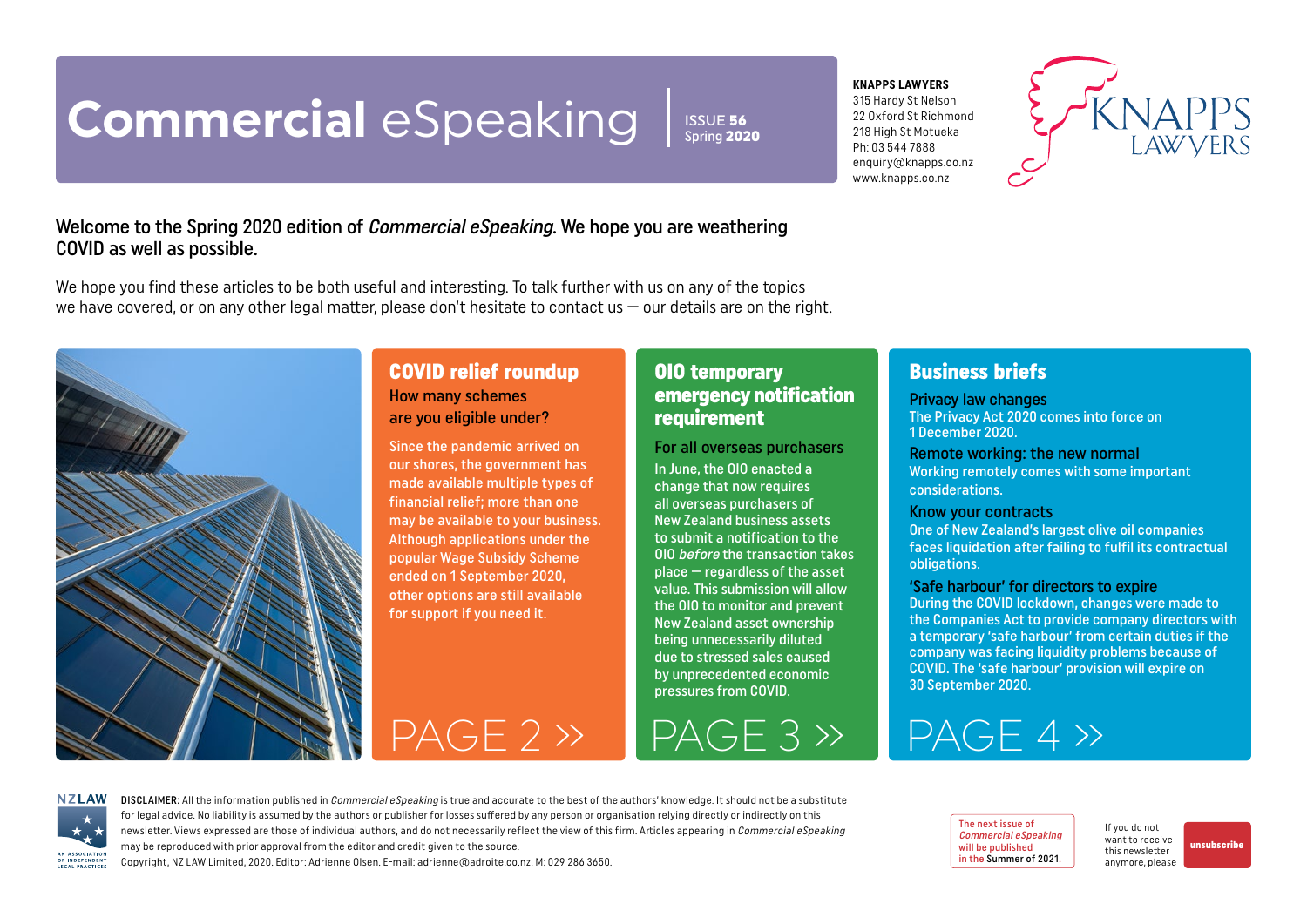### <span id="page-1-0"></span>**Commercial** eSpeaking I SSUE 56

### ISSUE 56<br>Spring 2020 PAGE 2



#### Temporary loss carry-back scheme

Many businesses will be familiar with carrying business losses forward to offset the tax payable on the following (hopefully) profitable year.

The temporary loss carry-back scheme allows the exact opposite to occur; a business can use its business losses experienced (or projected) during the 2019–2020 or 2020–2021 tax year against the prior year's profits which will reduce the tax payable on profits already made. This adjustment is made through a provisional tax arrangement with Inland Revenue.

All businesses are eligible and consultation with your accountant is recommended to ensure this is appropriate for you. Apply via the 'I want to' link on your myIR.

#### Tenancy issues

For many New Zealand businesses, particularly bricks and mortar retailers, rent obligations under a lease are substantial. The government has provided interim relief by increasing the length of notice landlords must give before they may end a lease for non-payment of rent.

The notice period was 10 working days, but has been increased to 30 working days. This interim relief applies to rent arrears from 1 April 2020.

In addition, many tenants have received some form of rent relief from their landlord for the time they were unable to

# COVID relief roundup

#### How many schemes are you eligible under?

Since the pandemic arrived on our shores, the government has made available multiple types of financial relief; more than one may be available to your business. Although applications under the popular Wage Subsidy Scheme ended on 1 September 2020, other options are still available for support if you need it.

#### Apprentice Support Programme

If your business has an apprentice who is actually training, you may be eligible to receive \$1,000/month for first year apprentices and \$500/month for second year apprentices. This payment is for a maximum of 20 months from August 2020 to March 2022. Visit **[here](https://www.workandincome.govt.nz/work/apprentice-support/index.html)** at Work and Income Te Hiranga Tangata to apply.

#### COVID-19 Leave Support Scheme

What used to be called the Essential Workers Leave Support scheme has been renamed the COVID-19 Leave Support Scheme as it is now available to all eligible employers, not just essential businesses. An eligible employer with an employee who cannot work from home and is required to self-isolate due to COVID restrictions can, with the consent of their employee, apply for \$585 per week for four weeks (\$350/week for parttime employees). See **[here](https://www.workandincome.govt.nz/covid-19/leave-support-scheme/index.html#:~:text=The%20COVID%2D19%20Leave%20Support,can)** for more information.

#### COVID-19 Small Business Cashflow (Loan) Scheme

The Small Business Cashflow (Loan) Scheme (SBCS) is designed to help businesses through a low income

period caused by COVID that, based on projections, will recover relatively quickly.

Eligible businesses include the selfemployed as well as any small business with up to 50 employees that can directly attribute the need for the loan to COVID. Those eligible business may apply for up to \$10,000 plus an additional \$1,800 for each full time employee (or equivalent) who they employ.

The loan is interest free if it is repaid in full within one year; if not, an interest rate of 3% per annum applies. No repayments are required for the first two years, but the full amount must be repaid within five years of receipt of the loan.

Much like any other lender, the government must be satisfied that your business will remain viable and be able to service the loan over the next five years. To apply, or for more information, visit Inland Revenue **[here](https://www.ird.govt.nz/covid-19/business-and-organisations/small-business-cash-flow-loan)**.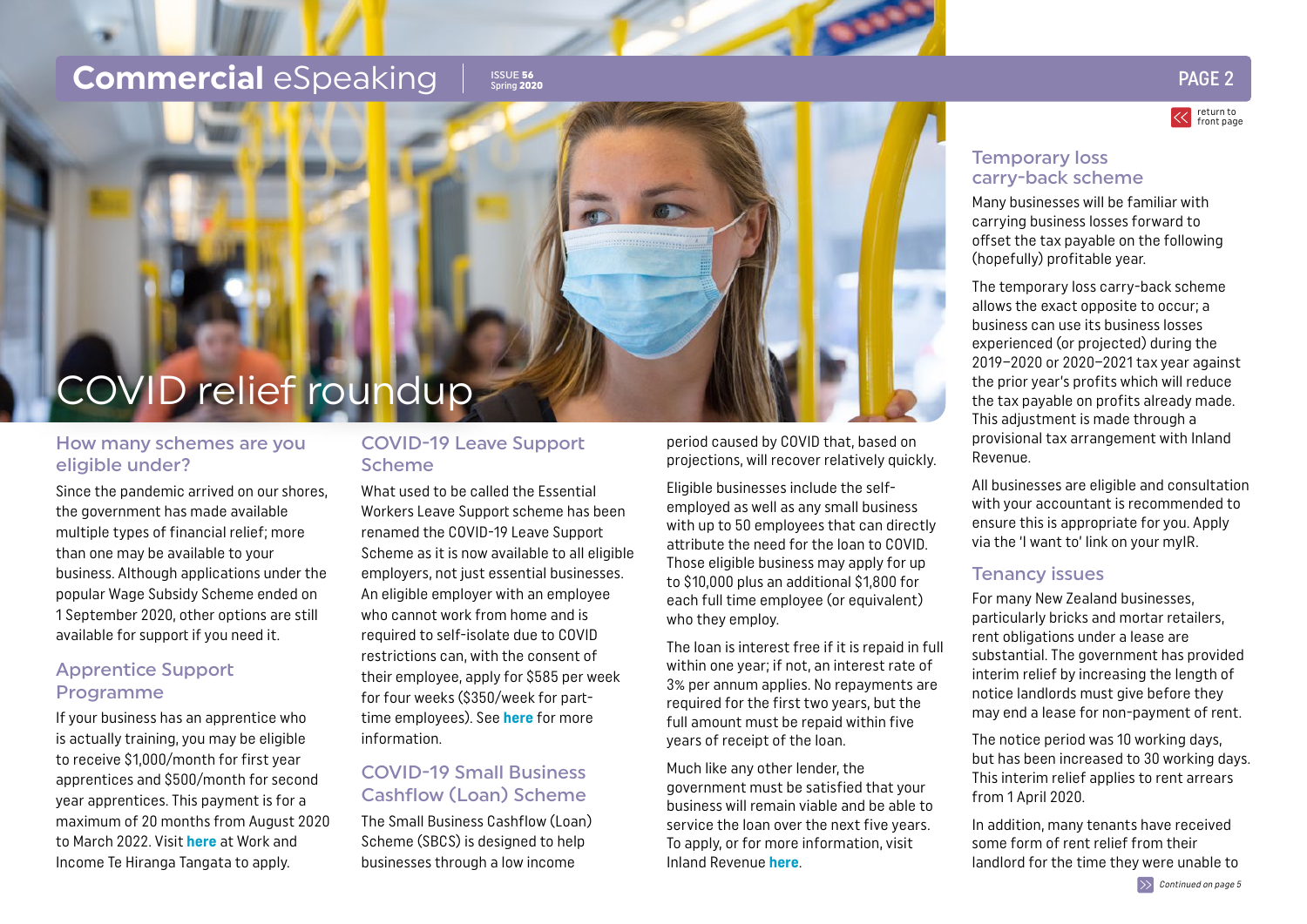#### <span id="page-2-0"></span>**Commercial** eSpeaking ISSUE 56 Spring 2020



## OIO temporary emergency notification requirement



#### For all overseas purchasers

It seems as though the Overseas Investment Office (OIO) has been under constant evolution over the last two years. In June, the OIO enacted a change that now requires all overseas purchasers of New Zealand business assets to submit a notification to the OIO before the transaction takes place — regardless of the asset value. This submission will allow the OIO to monitor and prevent New Zealand asset ownership being unnecessarily diluted due to stressed sales caused by unprecedented economic pressures from COVID.

#### Which transactions does this apply to?

Previously, 'overseas persons' who purchased New Zealand business assets valued under \$100 million (excluding land), did not have to apply for OIO consent. Under the 'Emergency

Notification' requirement, however, the OIO must be notified by every overseas person before purchasing any New Zealand business assets — even if the transaction holds minimal value. This includes an increase of shareholding in a business in which the overseas person already holds an interest. The requirement to submit a notification does not extend to purchases that require the consent of the OIO, as the office will already be aware, and have the opportunity to reject, those transactions.

#### What is an 'overseas person'?

An overseas person is anyone who is not a New Zealand citizen or ordinarily resident in New Zealand. In the case of a company, trust, partnership, joint venture or body corporate that entity will be considered an overseas person if the beneficial ownership or control is comprised of more than 25% of people who are not New Zealand citizens or ordinarily

residing in New Zealand. We can help you understand whether you, or your purchaser, are considered an overseas person in New Zealand.

#### Notifying the OIO

The OIO has a form that must be completed on its website available **[here](https://oio.linz.govt.nz/notification)**. Specific information that must be disclosed in the application includes:

- $\gg$  The business details and industry being invested in
- » Two years of financial statements of the business
- » Passports of each party involved, and
- » A structural diagram of the purchaser including beneficial and legal ownership.

#### When does the notification occur?

Notification to the OIO must be submitted before the transaction takes place. It is free of charge to submit. It is recommended that this notification be completed as soon as possible prior to the transaction becoming unconditional so that there is sufficient time for further assessments imposed by the OIO.

#### What happens after the notification?

Once a notification has been submitted, the OIO will assess the transaction. You will be notified within 10 working days whether the transaction is approved, if further assessment needs to be taken, conditions are required or if the transaction has been rejected.

While the OIO intends most transactions to proceed as planned, if it decides further assessment is required it may take more than 30 additional working days. This process underlines how important it is for a purchaser to be organised well in advance of the transaction's proposed settlement date. The OIO will accept transaction notifications during the conditional phase in order to accommodate early notification.

#### Regime to remain during **COVID**

The requirement to report all transactions involving purchasers who are overseas persons is reviewed every 90 days by the government. The regime is intended to remain in place while our economy is vulnerable to the impacts of COVID. Even when the Emergency Notification requirement has been revoked, it could be reinstated for future emergency situations — albeit a resurgence of COVID or other national emergency.

If you have any queries on the impact of the OIO's new regime on your particular situation, please contact us. For full details of the information that must be provided to the OIO, please click **[here](https://oio.linz.govt.nz/sites/default/files/Emergency%20notification%20form%20information%20required.pdf)**.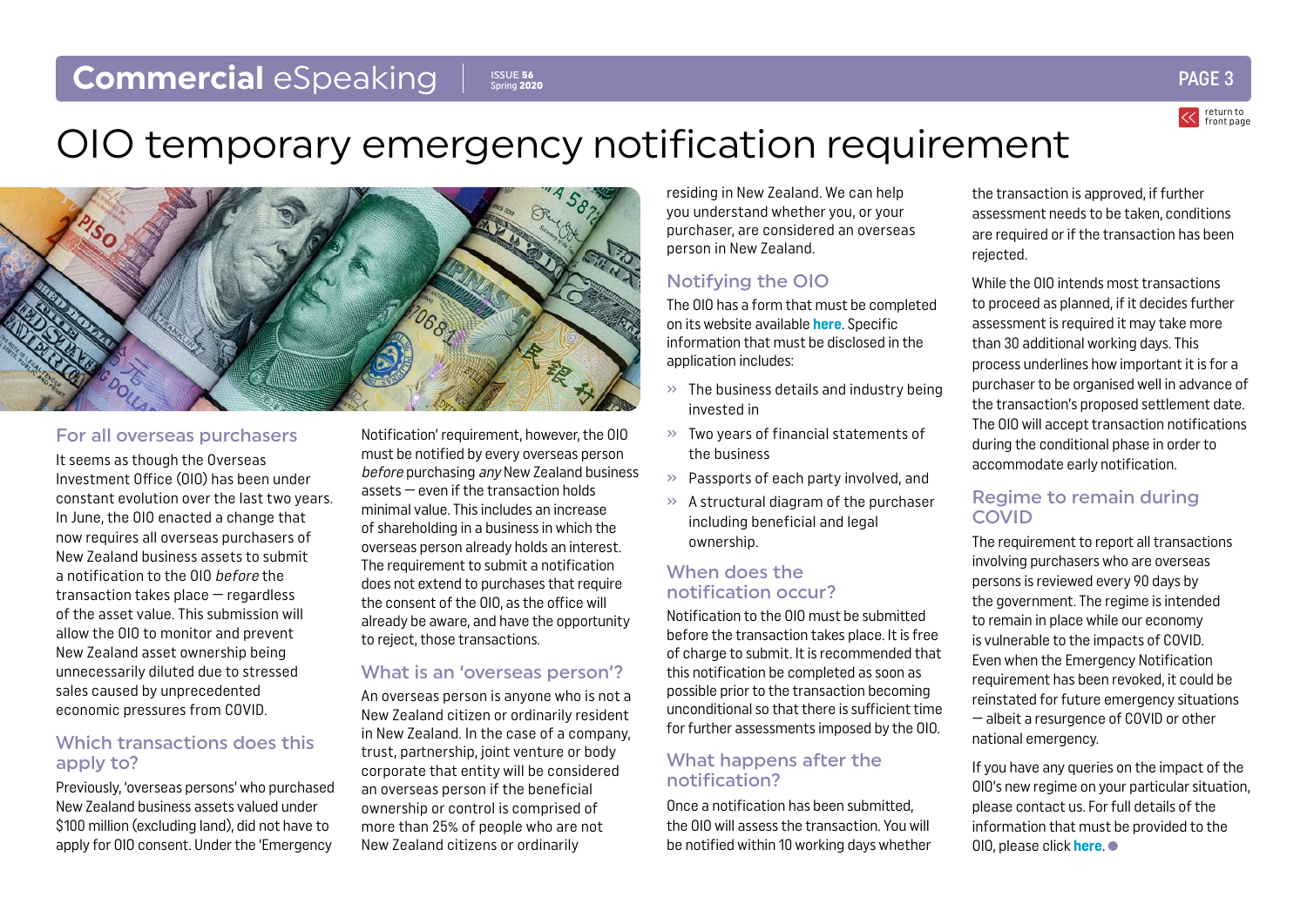### <span id="page-3-0"></span>**Commercial** eSpeaking  $\begin{array}{ccc} & & & & \text{PAGE} \\ & & & & \text{PAGE} \\ \end{array}$

return to [front page](#page-0-0)

## Business briefs



#### Privacy law changes

The Privacy Act 2020 was passed on 30 June 2020 and comes into force on 1 December 2020. It will repeal and replace the current Privacy Act 1993, and will update the law to reflect the continuallyevolving needs of the digital age.

Some of the key changes are:

» **Overseas agencies**: The legislation will apply to any person or organisation (known as 'agencies' in the Act) located overseas who are 'carrying on business' in New Zealand

#### » **Mandatory reporting of privacy breaches**: If an agency believes a privacy breach has caused, or is likely to cause, serious harm, then it must notify the Privacy Commissioner and affected individuals

ISSUE 56 Spring 2020

- » **Compliance notices**: The Commissioner can issue a compliance notice to an agency that has failed to adequately respond and remedy a privacy breach requiring them to do something or stop doing something
- » **Storing information overseas**: An agency will remain responsible for information sent overseas or stored on overseas servers
- » **Criminal offences and penalties**: It is a criminal offence to mislead an agency to obtain someone else's personal information, or destroy evidence where the Commissioner has requested it, and
- » **Penalties**: The maximum fine for a privacy breach has increased from \$2,000 to \$10,000.

We recommend you review your privacy policies before the new legislation comes into force. You must also have clear procedures in place to ensure you and your organisation can comply with these additional privacy obligations.

#### Remote working: the new normal

As a result of the COVID lockdown, many employees were required to work remotely, and some are continuing this arrangement.

Working remotely comes with some important considerations, particularly in terms of health and safety. If you are an employer, you should be:

» Meeting your obligations under the Health and Safety at Work Act 2015, and your duty to ensure employee safety, so far as is reasonably practicable

- » Ensuring your employees are taking adequate rest and meal breaks (as if they were in the workplace) in order to meet your obligations under the Employment Relations Act 2000
- » Making sure your employees continue to report any injuries, accidents or near-misses that take place in their remote working space (these could be considered a work-related injury), and
- » Ensuring your employees' remote working set-up is ergonomically-sound and free from any hazards.

These obligations are best set out in your organisation's health and safety policy



 $\gg$  [Continued on page 5](#page-4-0)